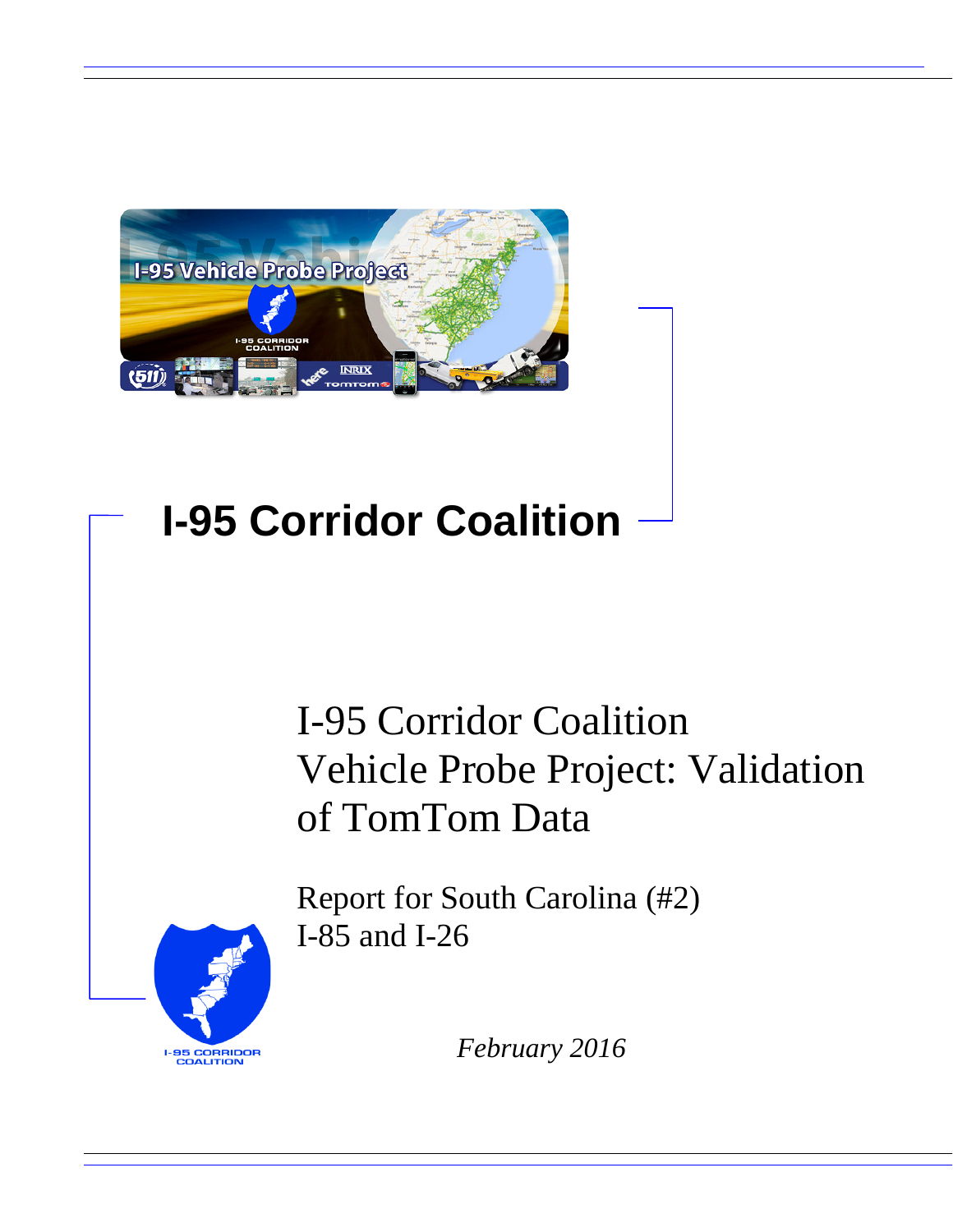# **I-95 CORRIDOR COALITION VEHICLE PROBE PROJECT VALIDATION OF TOMTOM DATA FEBRUARY 2016**

# *Report for South Carolina (#2) I-85 and I-26*

*Prepared for:*

I-95 Corridor Coalition

*Sponsored by:*

I-95 Corridor Coalition

*Prepared by:*

Masoud Hamedi, Ali Haghani, Kiana Roshan Zamir, Zhongxiang Wang University of Maryland, College Park

#### *Acknowledgements:*

The research team would like to express its gratitude for the assistance it received from the state highway officials in South Carolina during the course of this study. Their effort was instrumental during the data collection phase of the project. This report would not have been completed without their help.

*February 2016*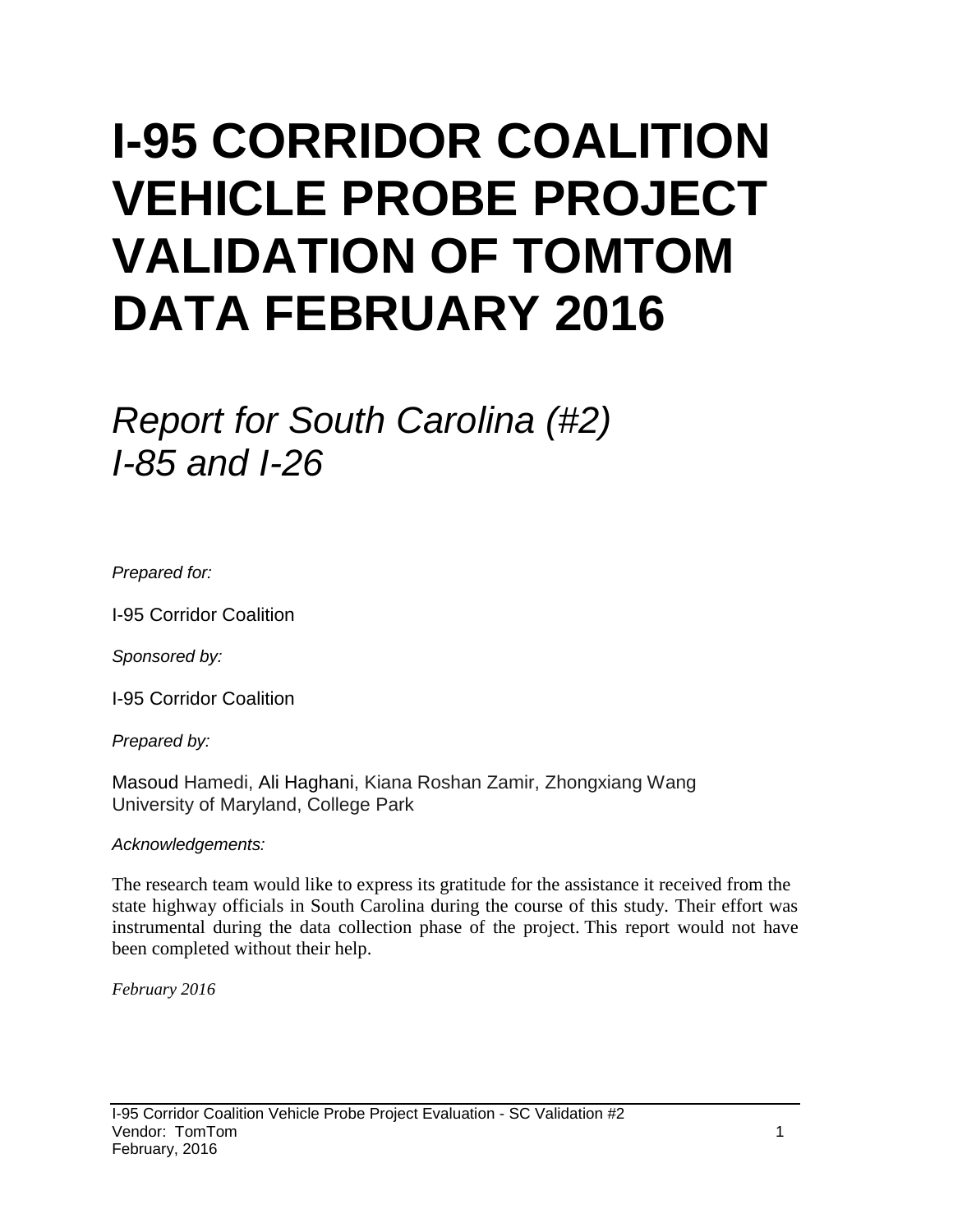## **Evaluation Results for the State of South Carolina**

## *Executive Summary*

The data from the Vehicle Probe Project is validated using Bluetooth<sup>TM</sup> Traffic Monitoring (BTM) technology on a near monthly basis. BTM sensors were deployed at the beginning and ending points of seven different segments along the I-85 and I-26 corridors. The Bluetooth sensor deployment covers the range from US-276 to SC-14 along I-85 and from Bush River Rd. to Harbison Blvd. along I-26. The Average Annual Daily Traffic (AADT) along the I-85 corridor is 82,300 and the speed limit is 60 MPH. The AADT along the I-26 corridor is 37,550 and the speed limit is 55 MPH.

Travel time data was collected for both directions along each freeway, between December 2 and December 15, 2015. The dataset collected represents approximately 4,191 hours of observations along seven freeway segments, totaling approximately 12 miles. The total number of effective five-minute travel time samples observed was 50,287.

ES Table 1, below summarizes the results of the comparison between the BTM reference data and the TomTom data for freeway segments during the above noted time period. As shown, the average absolute speed error (AASE) and Speed Error Bias (SEB) were both within specification in all speed bins.

| <b>ES Table 1 – South Carolina Evaluation Summary for Freeway</b> |                                            |                         |                                                                  |        |                   |                    |  |  |  |
|-------------------------------------------------------------------|--------------------------------------------|-------------------------|------------------------------------------------------------------|--------|-------------------|--------------------|--|--|--|
| <b>Speed Bin</b>                                                  | <b>Average Absolute Speed</b><br>Error(<10 |                         | <b>Speed Error Bias</b><br>(<5 mph)                              |        | Number<br>of $5$  | Hours of           |  |  |  |
|                                                                   | Comparison<br>with SEM<br>Band             | Comparison<br>with Mean | Comparison<br>Comparison<br>with SEM<br>with Mean<br><b>Band</b> |        | Minute<br>Samples | Data<br>Collection |  |  |  |
| $0-30$ MPH                                                        | 3.4                                        | 5.2                     | 3.2                                                              | 4.6    | 1420              | 118                |  |  |  |
| 30-45 MPH                                                         | 3.7                                        | 6.5                     | 3.0                                                              | 5.1    | 1354              | 113                |  |  |  |
| 45-60 MPH                                                         | 0.7                                        | 3.0                     | 0.0                                                              | 0.6    | 13374             | 1115               |  |  |  |
| $>60$ MPH                                                         | 7.8<br>4.0                                 |                         | $-4.0$                                                           | $-7.8$ | 34139             | 2845               |  |  |  |
| All Speeds                                                        | 3.1                                        | 6.4                     | $-2.6$                                                           | $-4.9$ | 50287             | 4191               |  |  |  |

Based upon data collected from December 2, 2015 through December 15, 2015 across 12 miles of roadway.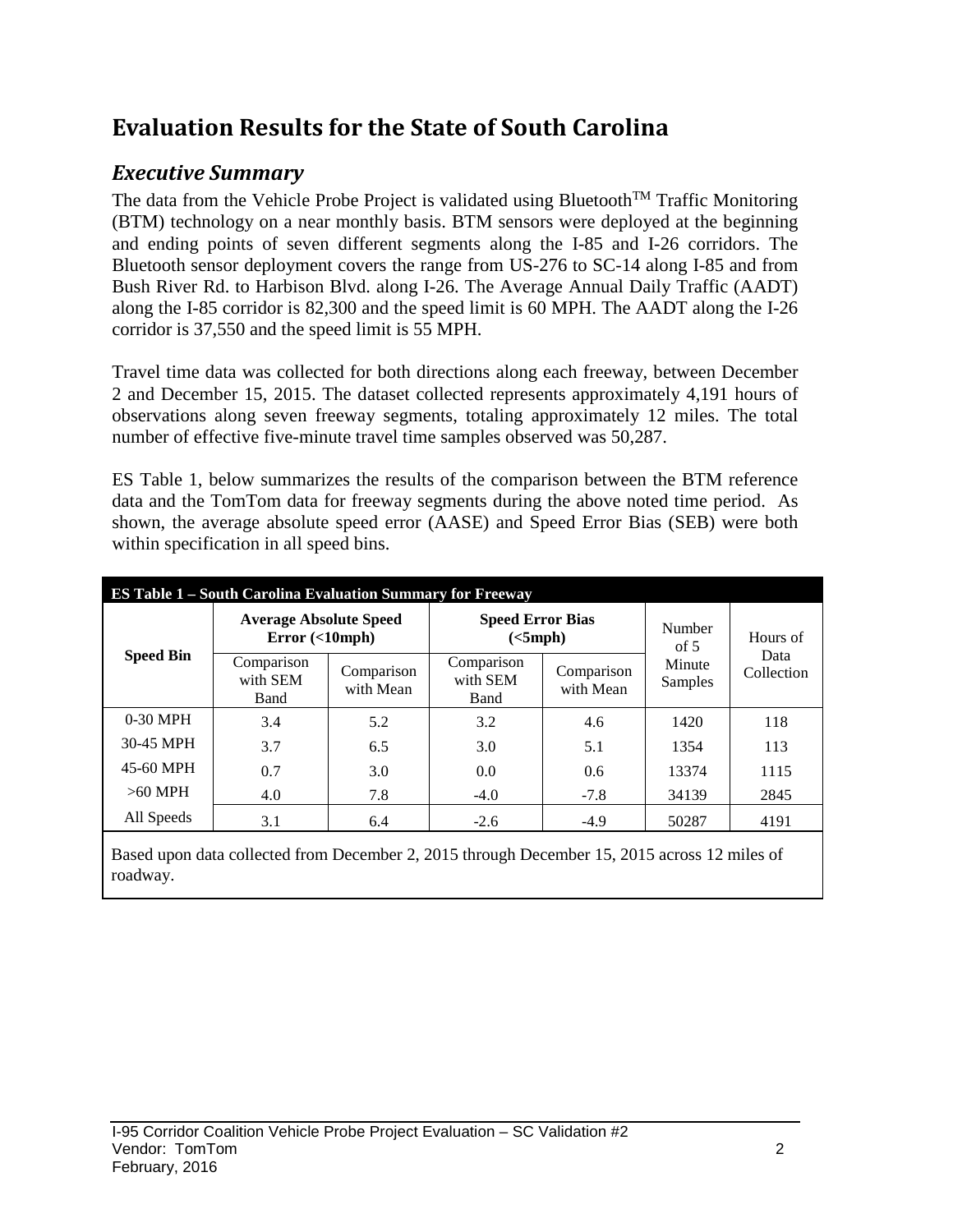### *Data Collection*

Travel time samples were collected along seven freeway segments with the assistance of South Carolina Department of Transportation (SCDOT) personnel. Freeway segments studied were located on the I-85 corridor from US-276 to SC-14 and on I-26 from Bush River Rd. to Harbison Blvd. Travel time data was collected for both directions along I-85 and I-26 between December 2 and December 15, 2015. Segment locations were chosen with a high-likelihood of observing recurrent and non-recurrent congestion during peak and off-peak periods.

Figure 1 and 2 present an overview snapshot of the placement of sensors for the collection of data on the I-85 and I-26 corridors in South Carolina. The Average Annual Daily Traffic (AADT) along the I-85 corridor is 82,300 and the speed limit is 60 MPH. The AADT along the I-26 corridor is 37,550 and the speed limit is 55 MPH. Blue segments represent freeway segments selected for analysis.



**Figure 1** — Locations of all segments selected on I-85 for analysis in South Carolina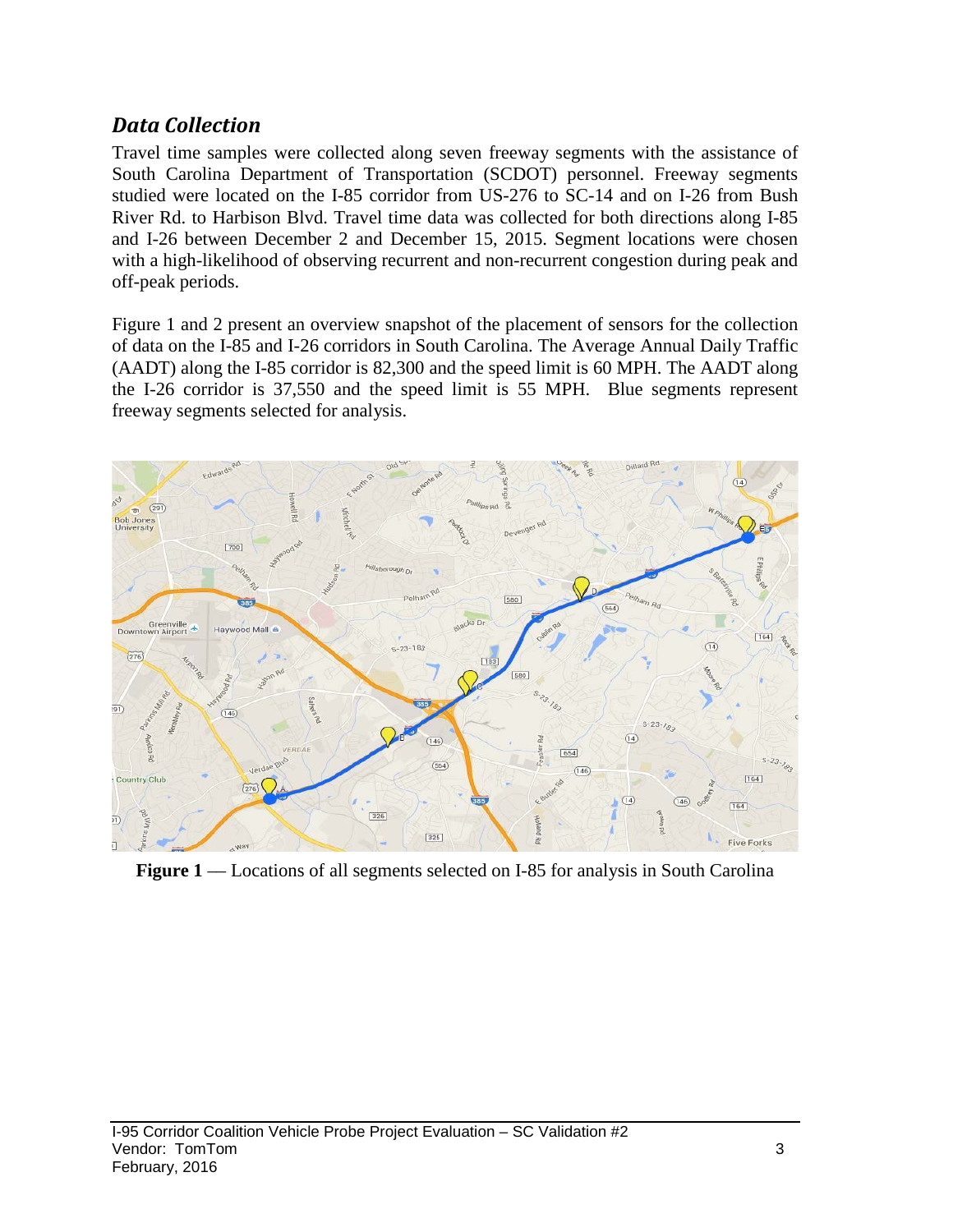

**Figure 2** –– Locations of all segments selected on I-26 for analysis in South Carolina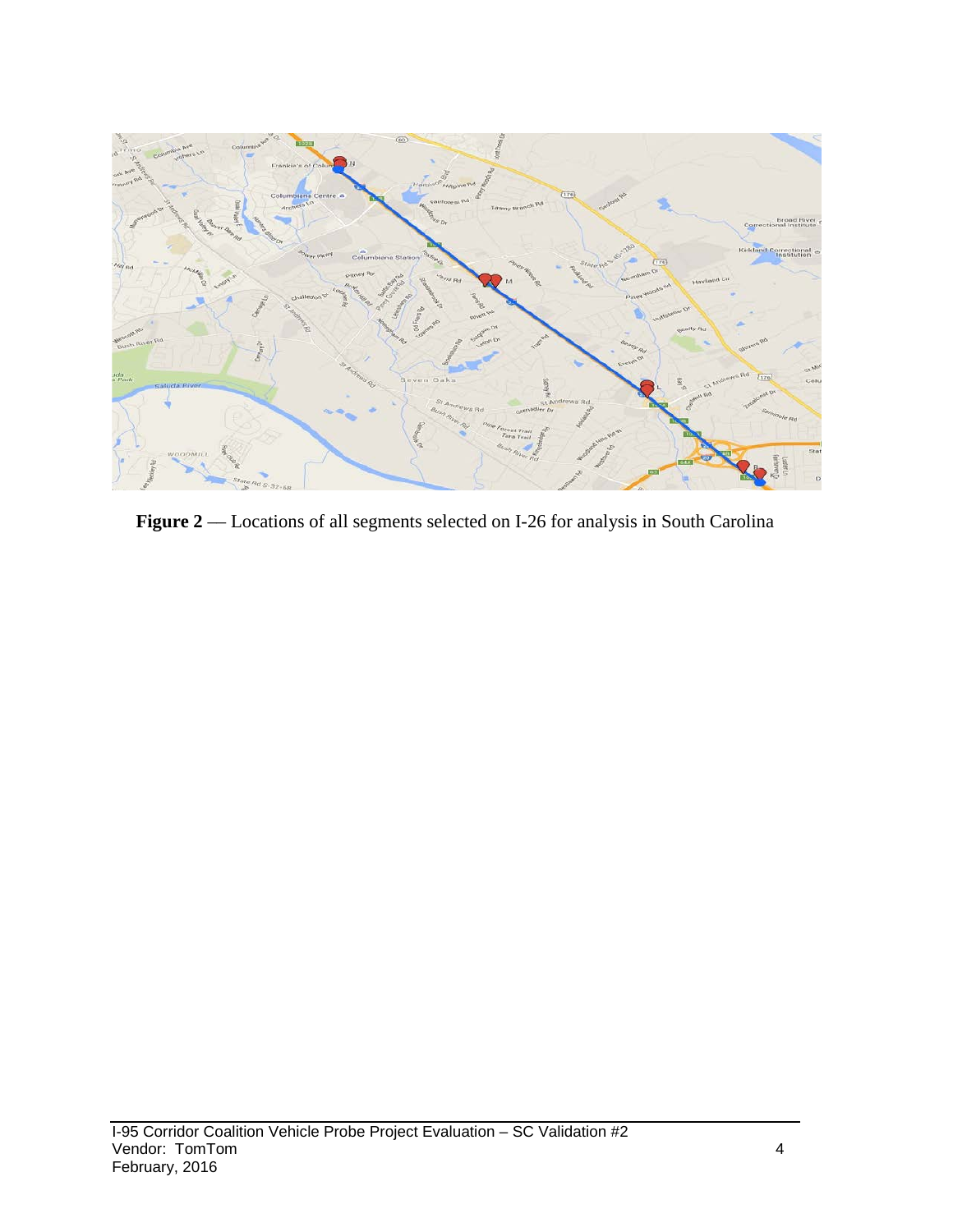#### **TMC segments selected for validation in South Carolina**

Table 1 presents the data collection segments from South Carolina. As a whole, these segments cover a total length of 12 miles. Data collection segments are comprised of one or more Traffic Message Channel (TMC) base segments, such that the total length of the data collection segment is one mile long or greater for freeways. When appropriate, consecutive TMC segments are combined to form a data collection segment longer than one mile. The results of the validation performed on seven bidirectional freeway segments are included in this report. Table 1 contains the summary information on each data collection segment including the latitude/longitude coordinates of the locations at which the Bluetooth sensors were deployed along I-85 and I-26 in South Carolina as well as an active map link to view the data collection segment in detail. Click on the map link to see a detailed map for the respective data collection segment. It should be noted that the configuration of the test segments is often such that the endpoint of one segment coincides with the start point of the next segment, so that one Bluetooth sensor covers both data collection segments.

Table 1 also provides data on the precise length of the TMCs comprising the test segment as compared to the measured length between Bluetooth<sup>TM</sup> Traffic Monitoring (BTM) sensors placed on the roadway. An algorithm was developed and documented in a separate report<sup>[1](#page-5-0)</sup> as part of the initial VPP project and is being used for the validation of all vendors in VPPII. Details of the algorithm used to estimate equivalent path travel times based on TomTom data feeds for individual data collection segments are provided in this separate report. This algorithm finds an equivalent TomTom travel time (and therefore travel speed) corresponding to each sample BTM travel time observation on the test segment of interest.

<span id="page-5-0"></span><sup>&</sup>lt;sup>1</sup> Ali Haghani, Masoud Hamedi, Kaveh Farokhi Sadabadi, Estimation of Travel Times for Multiple TMC Segments, prepared for I-95 Corridor Coalition, February 2010 [\(link\)](http://www.i95coalition.org/wp-content/uploads/2015/02/I-95-CC-Estimation-of-Travel-Times-for-Multiple-TMC-Segments-FINAL2.pdf)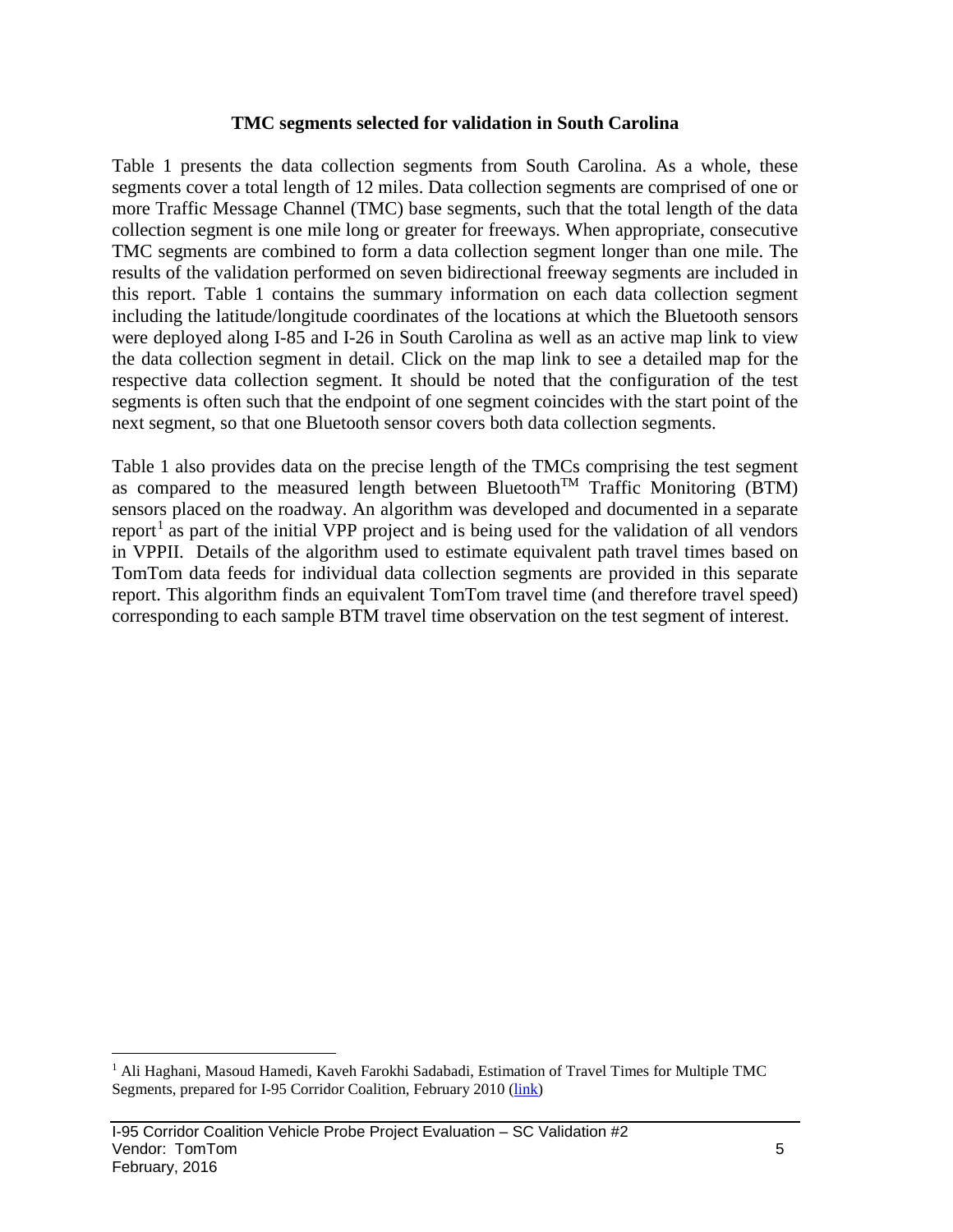| SEGMENT         | <b>DESCRIPTION</b> |                |                            | редисны эсксиса тог танаанон нгроат сагонна<br><b>TMC CODES</b> |              | Deployment    |              |                     |
|-----------------|--------------------|----------------|----------------------------|-----------------------------------------------------------------|--------------|---------------|--------------|---------------------|
| (Map Link)      | Freeway            | <b>State</b>   | Starting at                | <b>Begin</b>                                                    | Number       | Begin Lat/Lon |              | Length              |
|                 | South              |                |                            |                                                                 |              |               |              |                     |
|                 | Carolina           | County         | Ending at                  | End                                                             | Length       | End Lat/Lon   |              | % Diff              |
|                 |                    |                |                            |                                                                 |              |               |              | All                 |
| <b>Freeways</b> |                    |                |                            |                                                                 |              |               |              | Lengths in<br>Miles |
| F1              | $I-85$             | South Carolina | <b>US-276/Exit 48</b>      | 125p04733                                                       |              | 34.814246     | $-82.33399$  | 1.67                |
| SC02-0001       | Northbound         | Greenville     | SC-146/Woodruff Rd/Exit 51 | 125p04733                                                       | 1.7          | 34.826048     | $-82.308215$ | $-1.26%$            |
| F2              | $I-85$             | South Carolina | SC-146/Woodruff Rd/Exit 51 | 125p04733                                                       |              | 34.826048     | $-82.308215$ | 1.22                |
| SC02-0002       | Northbound         | Greenville     | SC-146/Woodruff Rd/Exit 51 | 125p04733                                                       | 1.1          | 34.835775     | $-82.292468$ | 8.94%               |
| F <sub>3</sub>  | $I-85$             | South Carolina | SC-146/Woodruff Rd/Exit 51 | 125p04735                                                       | -1           | 34.835775     | $-82.292468$ | 2.06                |
| SC02-0003       | Northbound         | Greenville     | Pelham Rd/Exit 54          | 125p04735                                                       | 2.3          | 34.857171     | $-82.264182$ | $-9.24%$            |
| F <sub>4</sub>  | $I-85$             | South Carolina | Pelham Rd/Exit 54          | 125p04735                                                       | 2            | 34.857171     | $-82.264182$ | 2.29                |
| SC02-0004       | Northbound         | Greenville     | SC-14/Exit 56              | 125p04736                                                       | 2.1          | 34.869354     | $-82.230867$ | 10.62%              |
| F <sub>5</sub>  | $I-85$             | South Carolina | SC-14/Exit 56              | 125n04735                                                       | $\mathbf{1}$ | 34.86958      | $-82.230741$ | 2.23                |
| SC02-0005       | Southbound         | Greenville     | Pelham Rd/Exit 54          | 125n04735                                                       | 2.3          | 34.856039     | $-82.267742$ | $-3.04%$            |
| F <sub>6</sub>  | $I-85$             | South Carolina | Pelham Rd/Exit 54          | 125n04734                                                       | $\mathbf{1}$ | 34.856039     | $-82.267742$ | 2.22                |
| SC02-0006       | Southbound         | Greenville     | I-385/Exit 51              | 125n04734                                                       | 1.8          | 34.837858     | $-82.289509$ | 20.79%              |
| F7              | $I-85$             | South Carolina | I-385/Exit 51              | 125n04733                                                       | $\mathbf{1}$ | 34.837858     | $-82.289509$ | 1.85                |
| SC02-0007       | Southbound         | Greenville     | SC-146/Woodruff Rd/Exit 51 | 125n04733                                                       | 1.4          | 34.82527      | -82.309863   | 27.90%              |
| F <sub>8</sub>  | $I-85$             | South Carolina | SC-146/Woodruff Rd/Exit 51 | 125n04732                                                       | 1            | 34.82527      | -82.309863   | 1.68                |
| SC02-0008       | Southbound         | Greenville     | <b>US-276/Exit 48</b>      | 125n04732                                                       | 1.6          | 34.814403     | -82.334008   | 6.33%               |
| F <sub>9</sub>  | $I-26$             | South Carolina | Bush River Rd/Exit 108     | 125p05660                                                       | 2            | 34.03192      | $-81.105291$ | 1.27                |
| SC02-0009       | Westbound          | Richland       | Saint Andrews Rd/Exit 106  | 125p05661                                                       | 1.27         | 34.046107     | $-81.119325$ | 0.00%               |
| F10             | $I-26$             | South Carolina | Saint Andrews Rd/Exit 106  | 125p05662                                                       | 1            | 34.046107     | $-81.119325$ | 1.60                |
| SC02-0010       | Westbound          | Lexington      | Piney Grove Rd/Exit 104    | 125p05662                                                       | 1.61         | 34.063425     | $-81.138117$ | $-0.62%$            |
| F11             | $I-26$             | South Carolina | Piney Grove Rd/Exit 104    | 125p05662                                                       | 3            | 34.063425     | $-81.138117$ | 1.71                |
| SC02-0011       | Westbound          | Richland       | Harbison Blvd/Exit 103     | 125p05664                                                       | 1.59         | 34.081164     | $-81.155826$ | 7.55%               |

**Table 1 Segments selected for validation in South Carolina**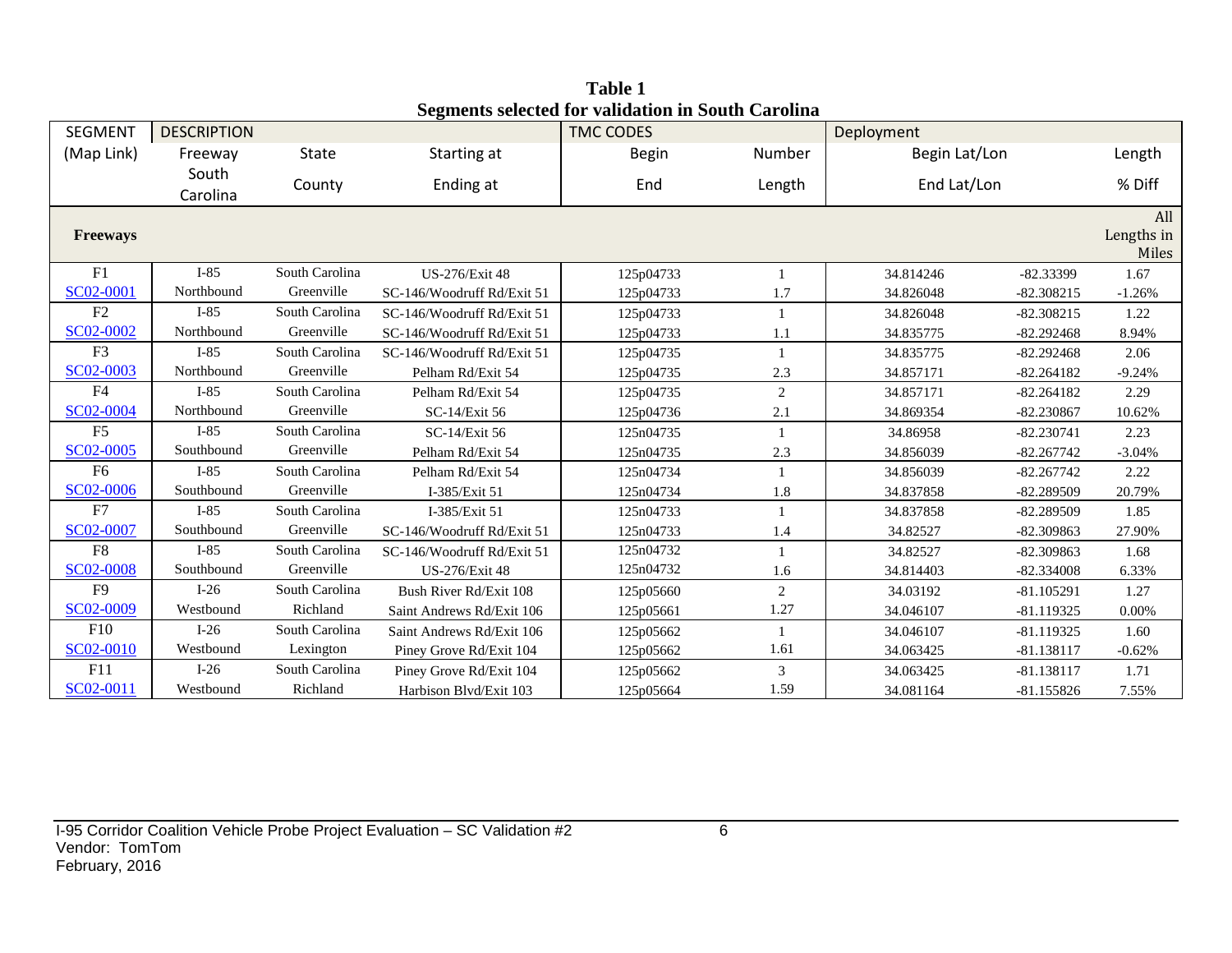| <b>SEGMENT</b>  | <b>DESCRIPTION</b> |                      | ~~ <del>~</del> ~~~~~~    | <b>TMC CODES</b> |                               | Deployment    |              |                            |
|-----------------|--------------------|----------------------|---------------------------|------------------|-------------------------------|---------------|--------------|----------------------------|
| (Map Link)      | Freeway            | State<br>Starting at |                           | <b>Begin</b>     | Number                        | Begin Lat/Lon |              | Length                     |
|                 | South<br>Carolina  | County               | Ending at                 | End              | Length                        | End Lat/Lon   |              | % Diff                     |
| <b>Freeways</b> |                    |                      |                           |                  |                               |               |              | All<br>Lengths<br>in Miles |
| F12             | $I-26$             | South Carolina       | Harbison Blvd/Exit 103    | 125n05663        | $\sim$                        | 34.080458     | $-81.155335$ | 1.63                       |
| SC02-0012       | Eastbound          | Richland             | Piney Grove Rd/Exit 104   | 125n05662        | 1.60                          | 34.062617     | -81.137442   | 1.87%                      |
| F13             | $I-26$             | South Carolina       | Piney Grove Rd/Exit 104   | 125n05662        | $\mathfrak{D}_{\mathfrak{p}}$ | 34.062617     | $-81.137442$ | 1.68                       |
| SC02-0013       | Eastbound          | Lexington            | Saint Andrews Rd/Exit 106 | 125n05661        | 1.49                          | 34.046545     | $-81.119958$ | 12.71%                     |
| F14             | $I-26$             | South Carolina       | Saint Andrews Rd/Exit 106 | 125n05661        | 3                             | 34.046545     | $-81.119958$ | 1.08                       |
| SC02-0014       | Eastbound          | Richland             | Bush River Rd/Exit 108    | 125n05659        | 1.18                          | 34.033232     | -81.106988   | -8.46%                     |

#### **Table 1 (Cont'd) Segments selected for validation in South Carolina**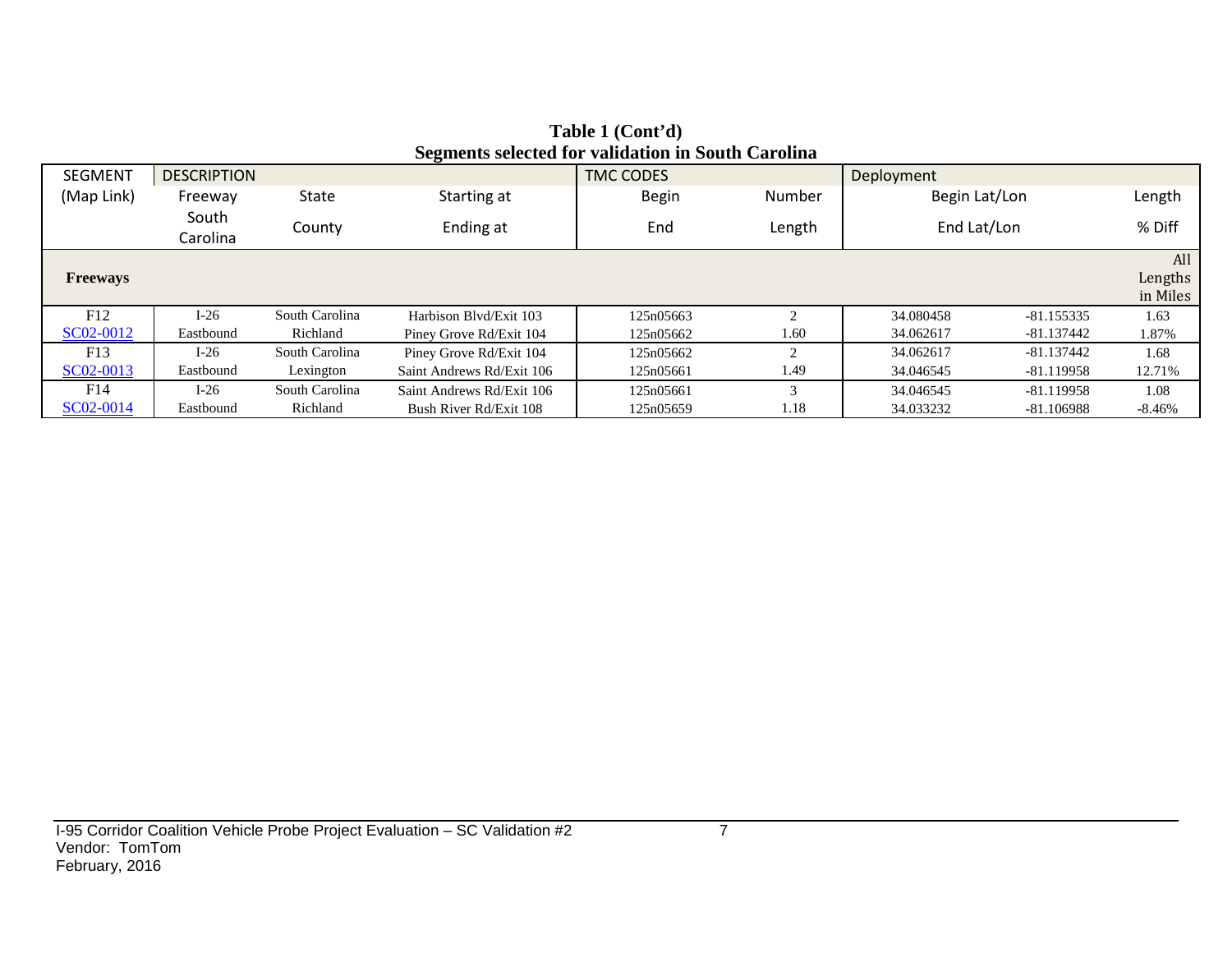### *Analysis of Freeway Results*

Table 2 summarizes the data quality measures obtained as a result of a comparison between Bluetooth and all reported TomTom speeds. Specifications used for comparison include the Average Absolute Speed Error (AASE) and the Speed Error Bias (SEB).

#### Average Absolute Speed Error (AASE)

The AASE is defined as the mean absolute value of the difference between the mean speed reported from the VPP and the ground truth mean speed for a specified time period. The AASE is the primary accuracy metric. Based on the contract specifications, the speed data from the VPP shall have a maximum average absolute error of 10 miles per hour (MPH) in each of four speed ranges: 0-30 MPH, 30-45 MPH, 45-60 MPH, and > 60 MPH.

#### Speed Error Bias (SEB)

The SEB is defined as the average speed error (not the absolute value) in each speed range. SEB is a measure of whether the speed reported in the VPP consistently under or over estimates speed as compared to ground truth speed. Based on the contract specifications, the VPP data shall have a maximum SEB of +/- 5 MPH in each of speed ranges as defined above.

The results are presented as compared against the mean of the ground truth data as well as the 95th percent confidence interval for the mean, referred to as the Standard Error of the Mean (SEM) band. The SEM band takes into account any uncertainty in the ground truth speed as measured by BTM equipment due to limited samples and/or data variance. Contract specifications are assessed against the SEM band. (See the *Vehicle Probe Project: Data Use and Application Guide* for additional details on the validation process.) The AASE in the lower two speed bands have proven to be the critical specification (and most difficult) to attain. As shown, the average absolute speed error (AASE) and the Speed Error Bias (SEB) were both within specification for all the speed bins.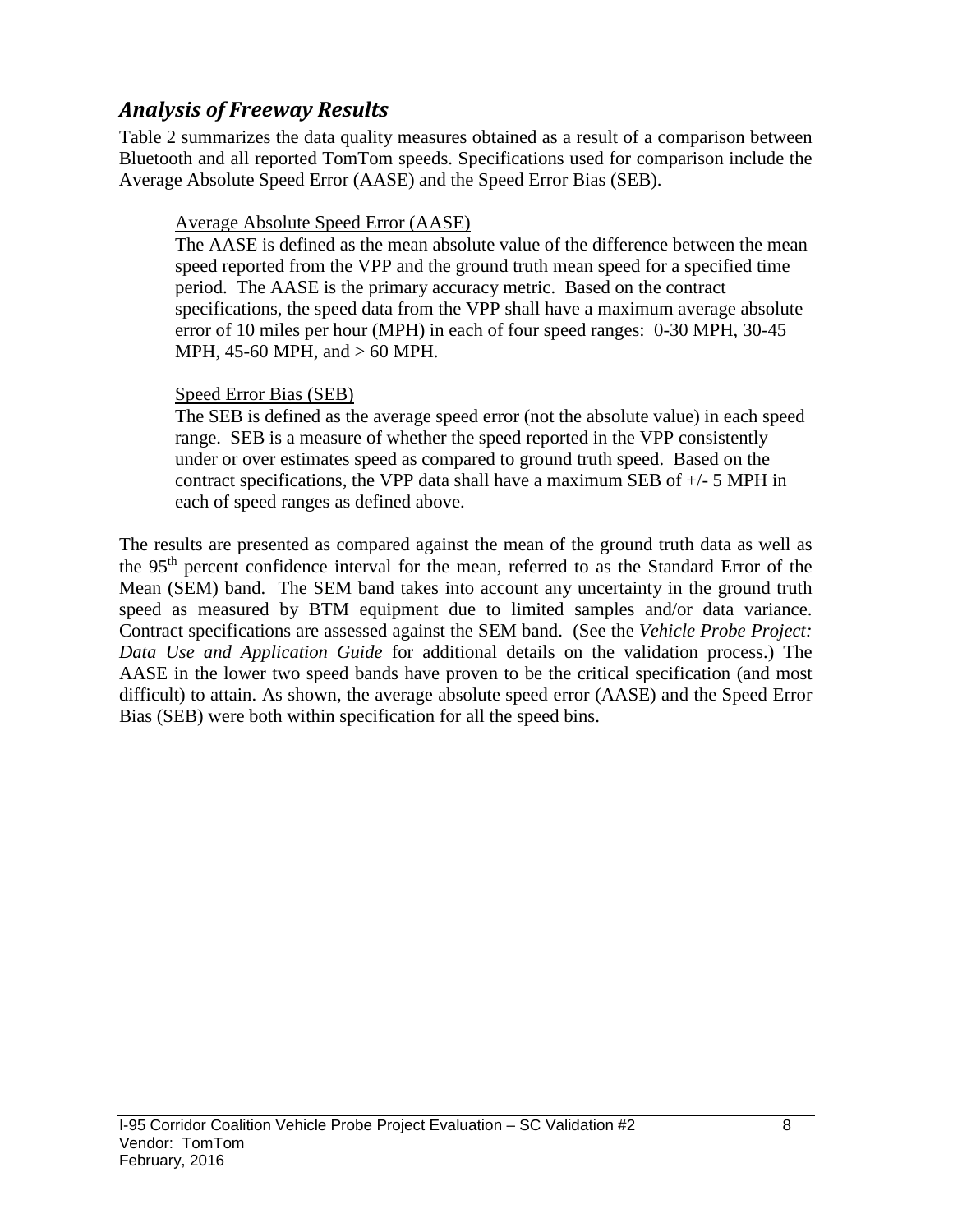|                     |                                                  | <b>Data Quality Measures for</b> |            |             |                                               |                                              |
|---------------------|--------------------------------------------------|----------------------------------|------------|-------------|-----------------------------------------------|----------------------------------------------|
|                     | 1.96 SEM Band                                    |                                  |            | <b>Mean</b> |                                               |                                              |
| <b>SPEED</b><br>BIN | <b>SEB</b><br>5 mph<br>(contract specifications) | <b>AASE</b><br>$10 \text{ mph}$  | <b>SEB</b> | <b>AASE</b> | No. of $5$<br><b>Minute</b><br><b>Samples</b> | <b>Hours</b> of<br>Data<br><b>Collection</b> |
| $0 - 30$            | 3.2                                              | 3.4                              | 4.6        | 5.2         | 1420                                          | 118                                          |
| $30-45$             | 3.0                                              | 3.7                              | 5.1        | 6.5         | 1354                                          | 113                                          |
| $45 - 60$           | 0.0                                              | 0.7                              | 0.6        | 3.0         | 13374                                         | 1115                                         |
| $60+$               | $-4.0$                                           | 4.0                              | $-7.8$     | 7.8         | 34139                                         | 2845                                         |

**TABLE 2 Data quality measures for freeway segments in South Carolina**

Table 3 shows the percentage of the time TomTom data falls within 5 mph of the SEM band and the mean for each speed bin for all freeway data segments in this validation report.

|                            | eriteria for freeway segments in bouth Carolina |                                                                |                                           |                                              |                |
|----------------------------|-------------------------------------------------|----------------------------------------------------------------|-------------------------------------------|----------------------------------------------|----------------|
|                            |                                                 |                                                                | <b>Data Quality Measures for</b>          |                                              |                |
|                            |                                                 | 1.96 SEM Band                                                  | <b>Mean</b>                               |                                              |                |
| <b>SPEED</b><br><b>BIN</b> | Percentage<br>falling<br>inside the<br>band     | <b>Percentage</b><br>falling<br>within 5<br>mph of the<br>band | <b>Percentage</b><br>equal to the<br>mean | Percentage<br>within 5<br>mph of the<br>mean | No. of<br>Obs. |
| $0 - 30$                   | 25%                                             | 69%                                                            | $0\%$                                     | 57%                                          | 1420           |
| $30 - 45$                  | 23%                                             | 67%                                                            | 0%                                        | 38%                                          | 1354           |
| $45-60$                    | 70%                                             | 97%                                                            | 0%                                        | 85%                                          | 13374          |
| $60+$                      | 22%                                             | 64%                                                            | $0\%$                                     | 30%                                          | 34139          |

**Table 3 Percent observations meeting data quality criteria for freeway segments in South Carolina**

Tables 4 and 5 present detailed data for individual TMC segments in this validation in a similar format as Tables 2 and 3, respectively. Note that for some segments and in some speed bins the comparison results may not be reliable due to the small number of observations.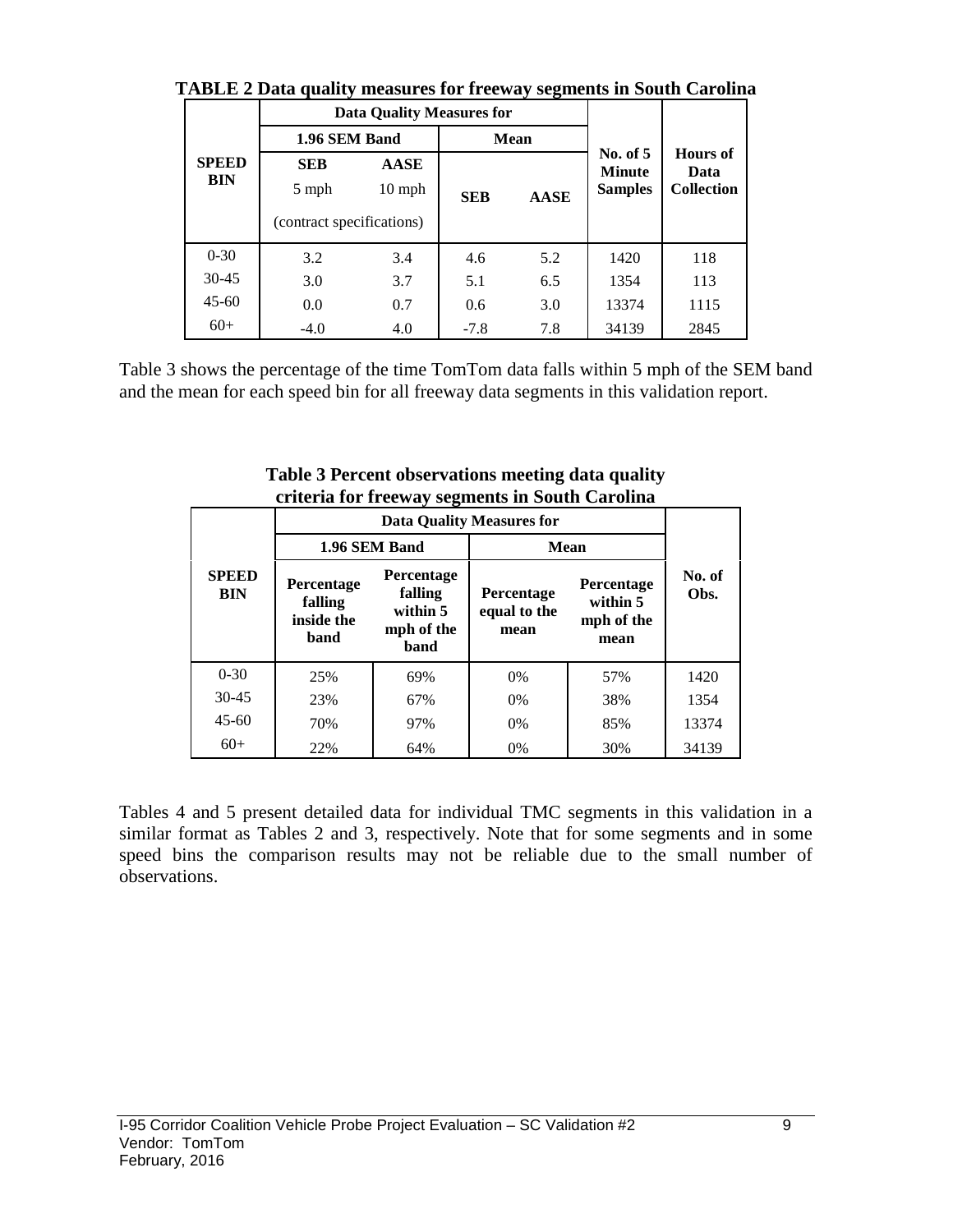|                  |                                         |                              |                            | buuu Caruma                       | <b>Data Quality Measures for</b>                    |                                             |                                                     |                |
|------------------|-----------------------------------------|------------------------------|----------------------------|-----------------------------------|-----------------------------------------------------|---------------------------------------------|-----------------------------------------------------|----------------|
|                  |                                         |                              |                            | 1.96 SEM Band                     |                                                     |                                             | Mean                                                |                |
| <b>TMC</b>       | <b>Standard</b><br><b>TMC</b><br>length | <b>Bluetooth</b><br>distance | <b>SPEED</b><br><b>BIN</b> | <b>Speed Error</b><br><b>Bias</b> | Average<br><b>Absolute</b><br><b>Speed</b><br>Error | <b>Speed</b><br><b>Error</b><br><b>Bias</b> | Average<br><b>Absolute</b><br><b>Speed</b><br>Error | No. of<br>Obs. |
|                  |                                         |                              | $0 - 30$                   | 4.8                               | 5.0                                                 | 6.7                                         | 7.0                                                 | $26*$          |
|                  |                                         |                              | $30 - 45$                  | 0.3                               | 6.4                                                 | 1.0                                         | 9.5                                                 | 59             |
| <b>SC02-0001</b> | 1.69                                    | 1.67                         | $45 - 60$                  | 0.7                               | 1.2                                                 | 2.6                                         | 3.2                                                 | 2981           |
|                  |                                         |                              | $60+$                      | $-0.1$                            | 0.1                                                 | $-1.6$                                      | 1.6                                                 | 702            |
|                  |                                         |                              | $0 - 30$                   | 7.7                               | 7.9                                                 | 10.0                                        | 10.6                                                | 71             |
|                  |                                         |                              | $30 - 45$                  | 0.9                               | 2.2                                                 | 4.1                                         | 6.3                                                 | $21*$          |
| <b>SC02-0002</b> | 1.12                                    | 1.22                         | 45-60                      | $-2.1$                            | 2.3                                                 | $-3.4$                                      | 5.2                                                 | 37             |
|                  |                                         |                              | $60+$                      | $-6.7$                            | 6.7                                                 | $-10.8$                                     | 10.8                                                | 3629           |
|                  |                                         |                              | $0 - 30$                   | 6.1                               | 6.3                                                 | 7.6                                         | 8.2                                                 | 180            |
|                  |                                         | 2.06                         | $30 - 45$                  | 3.6                               | 4.5                                                 | 5.1                                         | 7.0                                                 | 91             |
| <b>SC02-0003</b> | 2.27                                    |                              | $45 - 60$                  | $-0.9$                            | 1.7                                                 | $-1.0$                                      | 3.8                                                 | 146            |
|                  |                                         |                              | $60+$                      | $-3.9$                            | 3.9                                                 | $-6.6$                                      | 6.6                                                 | 3466           |
|                  |                                         |                              | $0 - 30$                   | 7.7                               | 7.8                                                 | 9.2                                         | 10.1                                                | 48             |
| SC02-0004        | 2.07                                    | 2.29                         | 30-45                      | 5.9                               | 5.9                                                 | 8.7                                         | 8.9                                                 | $27*$          |
|                  |                                         |                              | $45 - 60$                  | $-4.3$                            | 4.8                                                 | $-5.0$                                      | 7.1                                                 | 389            |
|                  |                                         |                              | $60+$                      | $-4.6$                            | 4.6                                                 | $-8.3$                                      | 8.3                                                 | 3363           |
|                  |                                         |                              | $0 - 30$                   | 0.0                               | 0.4                                                 | $-0.2$                                      | 1.2                                                 | 323            |
| <b>SC02-0005</b> | 2.30                                    | 2.23                         | $30 - 45$                  | $-0.4$                            | 0.9                                                 | $-1.1$                                      | 2.6                                                 | 163            |
|                  |                                         |                              | $45 - 60$                  | $-2.2$                            | 2.3                                                 | $-4.1$                                      | 4.9                                                 | 85             |
|                  |                                         |                              | $60+$                      | $-8.1$                            | 8.1                                                 | $-12.4$                                     | 12.4                                                | 3220           |
|                  |                                         |                              | $0 - 30$                   | 6.1                               | 6.1                                                 | 9.2                                         | 9.3                                                 | 206            |
| <b>SC02-0006</b> | 1.84                                    | 2.22                         | $30 - 45$                  | 4.6                               | 4.7                                                 | 7.8                                         | 8.0                                                 | 452            |
|                  |                                         |                              | $45 - 60$                  | 0.0                               | 0.4                                                 | $-0.3$                                      | 2.5                                                 | 2955           |
|                  |                                         |                              | $60+$                      | $-2.9$                            | 2.9                                                 | $-7.8$                                      | 7.8                                                 | 203            |
|                  |                                         |                              | $0 - 30$                   | $-1.0$                            | 1.3                                                 | $-2.1$                                      | 3.3                                                 | $15*$          |
| SC02-0007        | 1.45                                    | 1.85                         | $30 - 45$                  | $-1.2$                            | 8.6                                                 | $-1.3$                                      | 14.5                                                | $5*$           |
|                  |                                         |                              | $45 - 60$                  | $-0.9$                            | 3.0                                                 | 3.4                                         | 10.6                                                | 9*             |
|                  |                                         |                              | $60+$                      | $-6.3$                            | 6.3                                                 | $-11.7$                                     | 11.8                                                | 3662           |
|                  |                                         |                              | $0 - 30$                   | 1.8                               | 1.8                                                 | 2.8                                         | 2.8                                                 | $29*$          |
| <b>SC02-0008</b> | 1.58                                    | 1.68                         | 30-45                      | 1.1                               | 1.6                                                 | 1.7                                         | 3.2                                                 | $8*$           |
|                  |                                         |                              | $45 - 60$                  | $-0.1$                            | 0.2                                                 | 0.5                                         | 1.2                                                 | 217            |
|                  |                                         |                              | $60+$                      | $-1.5$                            | 1.5                                                 | $-4.6$                                      | 4.6                                                 | 3552           |
|                  |                                         |                              | $0 - 30$<br>30-45          | 1.5                               | 1.6                                                 | 3.0                                         | 3.1                                                 | 277            |
| <b>SC02-0009</b> | 1.26                                    | 1.27                         | 45-60                      | 2.4                               | 2.4                                                 | 5.3                                         | 5.8                                                 | 54             |
|                  |                                         |                              | $60+$                      | $-0.2$<br>$-3.0$                  | 0.2<br>3.0                                          | $-1.8$<br>$-7.5$                            | 2.8<br>7.5                                          | 1765<br>1096   |
|                  |                                         |                              | $0 - 30$                   | 1.2                               | 3.2                                                 | 1.3                                         | 5.0                                                 | $23*$          |
|                  |                                         |                              | 30-45                      | 3.5                               | 4.0                                                 | 5.0                                         | 6.1                                                 | 166            |
| <b>SC02-0010</b> | 1.61                                    | 1.60                         | 45-60                      | 0.2                               | 0.8                                                 | 0.5                                         | 2.2                                                 | 497            |
|                  |                                         |                              | $60+$                      | $-2.1$                            | 2.1                                                 | $-5.1$                                      | 5.1                                                 | 2873           |
|                  |                                         |                              | $0 - 30$                   | 5.0                               | 5.0                                                 | 7.3                                         | 7.3                                                 | 42             |
|                  |                                         |                              | $30 - 45$                  | 3.4                               | 3.4                                                 | 6.3                                         | 6.7                                                 | 39             |
| <b>SC02-0011</b> | 1.59                                    | 1.71                         | 45-60                      | $-0.3$                            | 0.4                                                 | $-0.2$                                      | 1.9                                                 | 813            |
|                  |                                         |                              | $60+$                      | $-1.1$                            | 1.1                                                 | $-3.7$                                      | 3.7                                                 | 2454           |

#### **Table 4 Data quality measures for individual freeway validation segments in the state of South Carolina**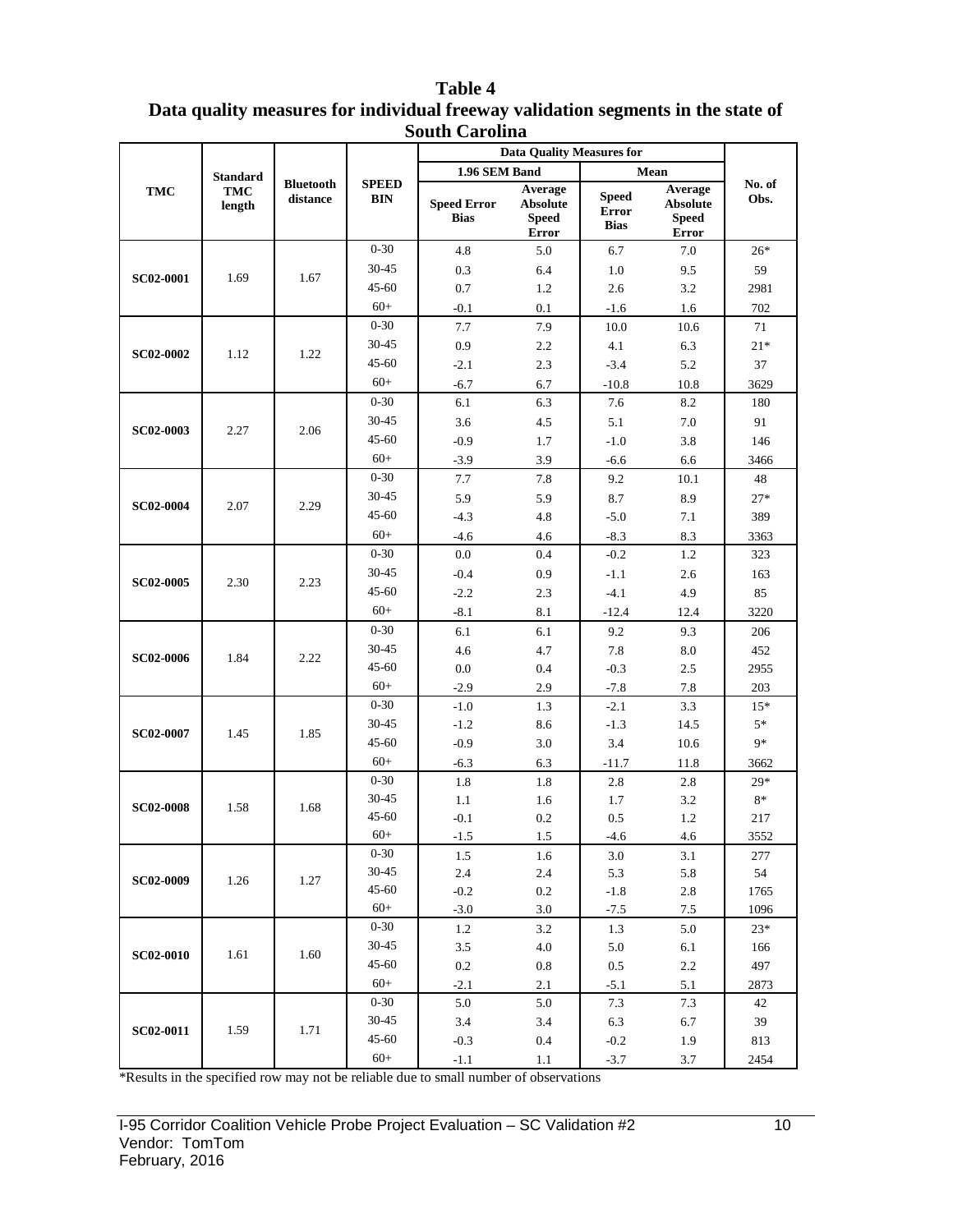#### **Table 4 (Cont'd) Data quality measures for individual freeway validation segments in the state of South Carolina**

|                  |                      |                              |                            | <b>Data Quality Measures for</b>  |                                              |                                             |                                                     |                |
|------------------|----------------------|------------------------------|----------------------------|-----------------------------------|----------------------------------------------|---------------------------------------------|-----------------------------------------------------|----------------|
|                  | <b>Standard</b>      |                              |                            | 1.96 SEM Band                     |                                              |                                             | Mean                                                |                |
| TMC              | <b>TMC</b><br>length | <b>Bluetooth</b><br>distance | <b>SPEED</b><br><b>BIN</b> | <b>Speed Error</b><br><b>Bias</b> | Average<br><b>Absolute</b><br>Speed<br>Error | <b>Speed</b><br><b>Error</b><br><b>Bias</b> | Average<br><b>Absolute</b><br><b>Speed</b><br>Error | No. of<br>Obs. |
|                  |                      |                              | $0 - 30$                   | 3.1                               | 3.2                                          | 4.2                                         | 4.4                                                 | 108            |
| <b>SC02-0012</b> | 1.60                 | 1.63                         | $30 - 45$                  | 2.6                               | 2.6                                          | 4.7                                         | 5.0                                                 | 51             |
|                  |                      |                              | $45 - 60$                  | 0.2                               | 0.3                                          | 1.6                                         | 1.9                                                 | 545            |
|                  |                      |                              | $60+$                      | $-0.6$                            | 0.6                                          | $-4.6$                                      | 4.6                                                 | 2490           |
|                  |                      | 1.68                         | $0 - 30$                   | 2.3                               | 2.3                                          | 4.7                                         | 4.9                                                 | 54             |
| <b>SC02-0013</b> | 1.49                 |                              | $30 - 45$                  | 4.1                               | 4.1                                          | 7.6                                         | 7.7                                                 | 118            |
|                  |                      |                              | $45 - 60$                  | 0.4                               | 0.4                                          | 3.1                                         | 3.3                                                 | 2456           |
|                  |                      |                              | $60+$                      | $-0.4$                            | 0.4                                          | $-3.2$                                      | 3.2                                                 | 770            |
|                  |                      |                              | $0 - 30$                   | 1.1                               | 1.1                                          | 4.2                                         | 4.9                                                 | $18*$          |
| SC02-0014        | 1.18                 | 1.08                         | $30 - 45$                  | 0.8                               | 1.0                                          | 2.4                                         | 4.0                                                 | 100            |
|                  |                      |                              | $45 - 60$                  | $-0.7$                            | 0.7                                          | $-3.1$                                      | 3.7                                                 | 479            |
|                  |                      |                              | $60+$                      | $-5.6$                            | 5.6                                          | $-10.9$                                     | 10.9                                                | 2659           |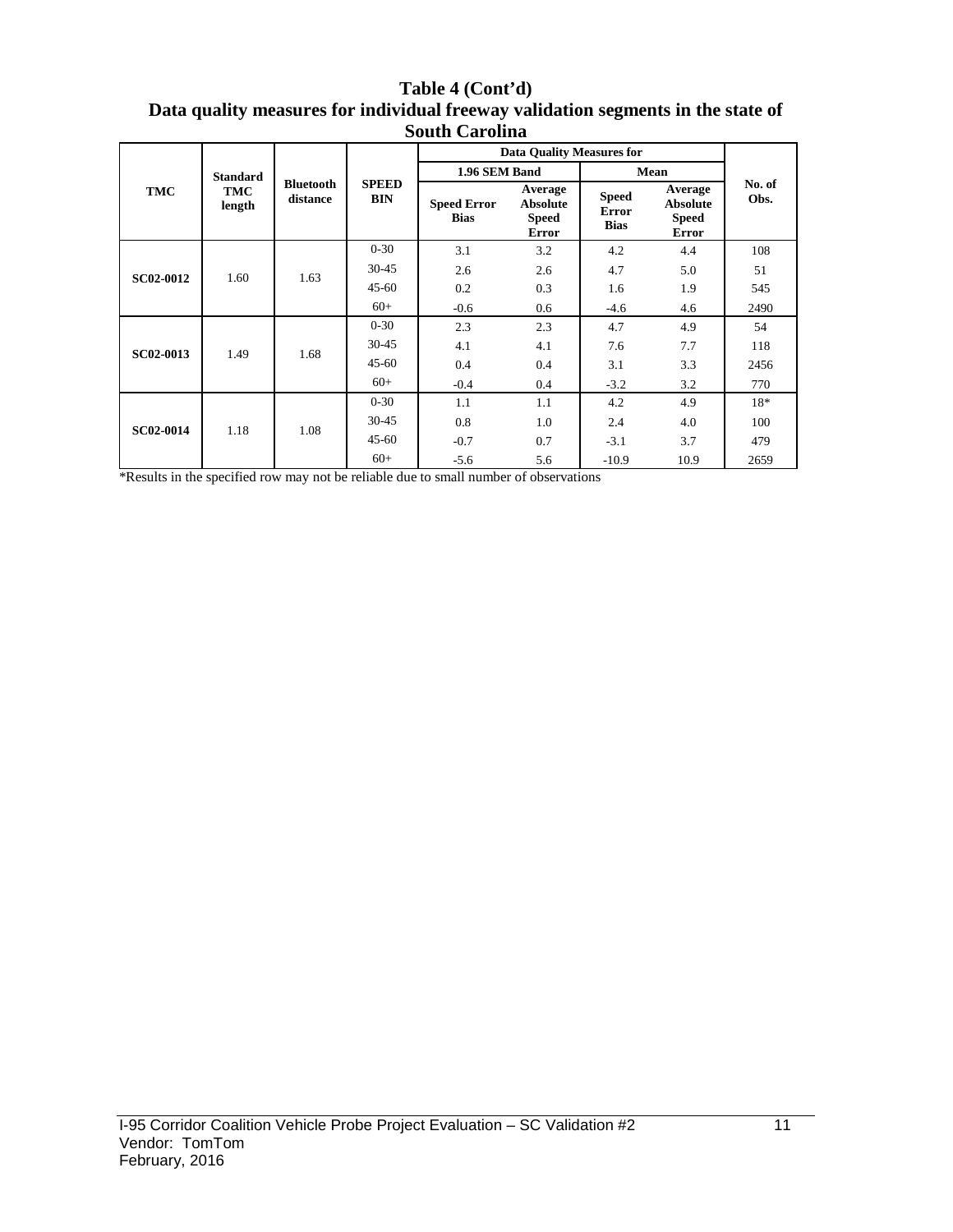#### **Table 5 Observations meeting data quality criteria for individual freeway validation segments in the state of South Carolina**

|                  |                   |                                   |                                 |                                               | <b>Data Quality Measures for</b>            |                                      |                           |                                       |                                               |               |
|------------------|-------------------|-----------------------------------|---------------------------------|-----------------------------------------------|---------------------------------------------|--------------------------------------|---------------------------|---------------------------------------|-----------------------------------------------|---------------|
|                  |                   |                                   | 1.96 SEM Band                   |                                               |                                             |                                      |                           | Mean                                  |                                               |               |
| <b>TMC</b>       | <b>SPEED</b>      | <b>Speed Error Bias</b>           |                                 | <b>Average Absolute Speed</b><br><b>Error</b> |                                             | <b>Speed Error Bias</b>              |                           |                                       | <b>Average Absolute</b><br><b>Speed Error</b> | No.<br>of     |
|                  | <b>BIN</b>        | No. falling<br>inside the<br>band | % falling<br>inside the<br>band | No. falling<br>within 5<br>mph of the<br>band | % falling<br>within 5<br>mph of<br>the band | No. equal<br>to the<br>mean          | % equal<br>to the<br>mean | No.<br>within 5<br>mph of<br>the mean | $%$ within<br>5 mph of<br>the mean            | Obs.          |
|                  | $0 - 30$          | 6                                 | 23%                             | 15                                            | 58%                                         | $\boldsymbol{0}$                     | 0%                        | 13                                    | 50%                                           | $26*$         |
| <b>SC02-0001</b> | 30-45             | 4                                 | 7%                              | 15                                            | 25%                                         | $\boldsymbol{0}$                     | 0%                        | 11                                    | 19%                                           | 59            |
|                  | $45 - 60$         | 702                               | 24%                             | 2705                                          | 91%                                         | $\boldsymbol{0}$                     | 0%                        | 2505                                  | 84%                                           | 2981          |
|                  | $60+$             | 388                               | 55%                             | 697                                           | 99%                                         | $\boldsymbol{0}$                     | 0%                        | 689                                   | 98%                                           | 702           |
|                  | $0 - 30$          | $\overline{4}$                    | 6%                              | 16                                            | 23%                                         | $\boldsymbol{0}$                     | 0%                        | 13                                    | 18%                                           | 71            |
|                  | 30-45             | 3                                 | 14%                             | 16                                            | 76%                                         | $\boldsymbol{0}$                     | $0\%$                     | 7                                     | 33%                                           | $21*$         |
| <b>SC02-0002</b> | $45 - 60$         | 11                                | 30%                             | 30                                            | 81%                                         | $\boldsymbol{0}$                     | $0\%$                     | 21                                    | 57%                                           | 37            |
|                  | $60+$             | 6                                 | 0%                              | 328                                           | 9%                                          | $\boldsymbol{0}$                     | 0%                        | 130                                   | 4%                                            | 3629          |
|                  | $0 - 30$          | 3                                 | 2%                              | 33                                            | 18%                                         | $\boldsymbol{0}$                     | 0%                        | 18                                    | 10%                                           | 180           |
|                  | 30-45             | 10                                | 11%                             | 45                                            | 49%                                         | $\boldsymbol{0}$                     | 0%                        | 26                                    | 29%                                           | 91            |
| <b>SC02-0003</b> | $45 - 60$         | 63                                | 43%                             | 131                                           | 90%                                         | $\boldsymbol{0}$                     | 0%                        | 118                                   | 81%                                           | 146           |
|                  | $60+$             | 25                                | 1%                              | 1679                                          | 48%                                         | $\boldsymbol{0}$                     | 0%                        | 915                                   | 26%                                           | 3466          |
|                  | $0 - 30$          | $\mathbf{1}$                      | 2%                              | 18                                            | 38%                                         | $\boldsymbol{0}$                     | 0%                        | 14                                    | 29%                                           | 48            |
| <b>SC02-0004</b> | 30-45             | 3                                 | 11%                             | 10                                            | 37%                                         | $\boldsymbol{0}$                     | 0%                        | 5                                     | 19%                                           | $27*$         |
|                  | $45 - 60$         | 68                                | 17%                             | 231                                           | 59%                                         | $\boldsymbol{0}$                     | 0%                        | 204                                   | 52%                                           | 389           |
|                  | $60+$             | 10                                | 0%                              | 892                                           | 27%                                         | $\overline{0}$                       | 0%                        | 322                                   | 10%                                           | 3363          |
|                  | $0 - 30$          | 111                               | 34%                             | 321                                           | 99%                                         | $\boldsymbol{0}$                     | 0%                        | 320                                   | 99%                                           | 323           |
|                  | 30-45             | 43                                | 26%                             | 154                                           | 94%                                         | $\boldsymbol{0}$                     | $0\%$                     | 143                                   | 88%                                           | 163           |
| <b>SC02-0005</b> | $45 - 60$         | 25                                | 29%                             | 65                                            | 76%                                         | $\boldsymbol{0}$                     | $0\%$                     | 52                                    | 61%                                           | 85            |
|                  | $60+$             | $\overline{4}$                    | 0%                              | 164                                           | 5%                                          | $\boldsymbol{0}$                     | 0%                        | 53                                    | 2%                                            | 3220          |
|                  | $0 - 30$          | $\overline{4}$                    | 2%                              | 38                                            | 18%                                         | $\boldsymbol{0}$                     | 0%                        | 15                                    | 7%                                            | 206           |
|                  | 30-45             | 15                                | 3%                              | 169                                           | 37%                                         | $\boldsymbol{0}$                     | 0%                        | 74                                    | 16%                                           | 452           |
| <b>SC02-0006</b> | $45 - 60$         | 1096                              | 37%                             | 2866                                          | 97%                                         | $\boldsymbol{0}$                     | 0%                        | 2626                                  | 89%                                           | 2955          |
|                  | $60+$             | $\mathfrak{2}$                    | 1%                              | 61                                            | 30%                                         | $\boldsymbol{0}$                     | 0%                        | $\boldsymbol{0}$                      | 0%                                            | 203           |
|                  | $0 - 30$          | $\overline{2}$                    | 13%                             | 13                                            | 87%                                         | $\boldsymbol{0}$                     | 0%                        | 11                                    | 73%                                           | $15*$         |
|                  | 30-45             | $\boldsymbol{0}$                  | $0\%$                           | $\boldsymbol{0}$                              | 0%                                          | $\boldsymbol{0}$                     | $0\%$                     | $\boldsymbol{0}$                      | 0%                                            | $5*$          |
| <b>SC02-0007</b> | $45 - 60$         | $\overline{c}$                    |                                 | 5                                             |                                             |                                      |                           |                                       |                                               | $9*$          |
|                  | $60+$             | 59                                | 22%                             | 484                                           | 56%                                         | $\boldsymbol{0}$<br>$\boldsymbol{0}$ | $0\%$                     | $\mathfrak{2}$                        | 22%                                           |               |
|                  | $0 - 30$          |                                   | 2%                              |                                               | 13%<br>97%                                  |                                      | 0%<br>0%                  | 211                                   | 6%                                            | 3662          |
|                  | 30-45             | $\mathbf{1}$                      | 3%                              | 28                                            |                                             | $\boldsymbol{0}$                     |                           | 27                                    | 93%                                           | $29*$<br>$8*$ |
| <b>SC02-0008</b> |                   | $\overline{4}$                    | 50%                             | $\tau$                                        | 88%                                         | $\boldsymbol{0}$                     | 0%                        | $\tau$                                | 88%                                           |               |
|                  | $45 - 60$         | 149                               | 69%                             | 214                                           | 99%                                         | 1                                    | 0%                        | 208                                   | 96%                                           | 217           |
|                  | $60+$             | 290                               | $8\%$                           | 2843                                          | 80%                                         | 0                                    | $0\%$                     | 2202                                  | 62%                                           | 3552          |
|                  | $0 - 30$<br>30-45 | 29<br>$\overline{9}$              | 10%                             | 257<br>36                                     | 93%<br>67%                                  | $\boldsymbol{0}$                     | $0\%$<br>$0\%$            | 240<br>29                             | 87%<br>54%                                    | 277<br>54     |
| <b>SC02-0009</b> | 45-60             | 542                               | 17%<br>31%                      | 1744                                          | 99%                                         | $\boldsymbol{0}$<br>$\boldsymbol{0}$ | $0\%$                     | 1683                                  | 95%                                           | 1765          |
|                  | $60+$             | $\mathbf{1}$                      | $0\%$                           | 461                                           | 42%                                         | $\boldsymbol{0}$                     | $0\%$                     | $\boldsymbol{0}$                      | $0\%$                                         | 1096          |
|                  | $0 - 30$          | 5                                 | 22%                             | 17                                            | 74%                                         | $\boldsymbol{0}$                     | $0\%$                     | 15                                    | 65%                                           | $23*$         |
|                  | 30-45             | 5                                 | $3\%$                           | 96                                            | 58%                                         | $\mathbf{1}$                         | $1\%$                     | 61                                    | 37%                                           | 166           |
| <b>SC02-0010</b> | 45-60             | 236                               | 47%                             | 471                                           | 95%                                         | $\boldsymbol{0}$                     | $0\%$                     | 451                                   | 91%                                           | 497           |
|                  | $60+$             | 50                                | 2%                              | 2110                                          | 73%                                         | $\boldsymbol{0}$                     | 0%                        | 1522                                  | 53%                                           | 2873          |
|                  | $0 - 30$          | $\mathbf{1}$                      | 2%                              | 19                                            | 45%                                         | $\boldsymbol{0}$                     | $0\%$                     | 16                                    | 38%                                           | 42            |
| SC02-0011        | 30-45             | $\mathfrak{Z}$                    | $8\%$                           | 20                                            | 51%                                         | $\boldsymbol{0}$                     | $0\%$                     | 13                                    | 33%                                           | 39            |
|                  | 45-60             | 360                               | 44%                             | 788                                           | 97%                                         | $\boldsymbol{2}$                     | $0\%$                     | 760                                   | 93%                                           | 813           |
|                  | $60+$             | 235                               | 10%                             | 2162                                          | 88%                                         | $\boldsymbol{0}$                     | 0%                        | 1855                                  | 76%                                           | 2454          |